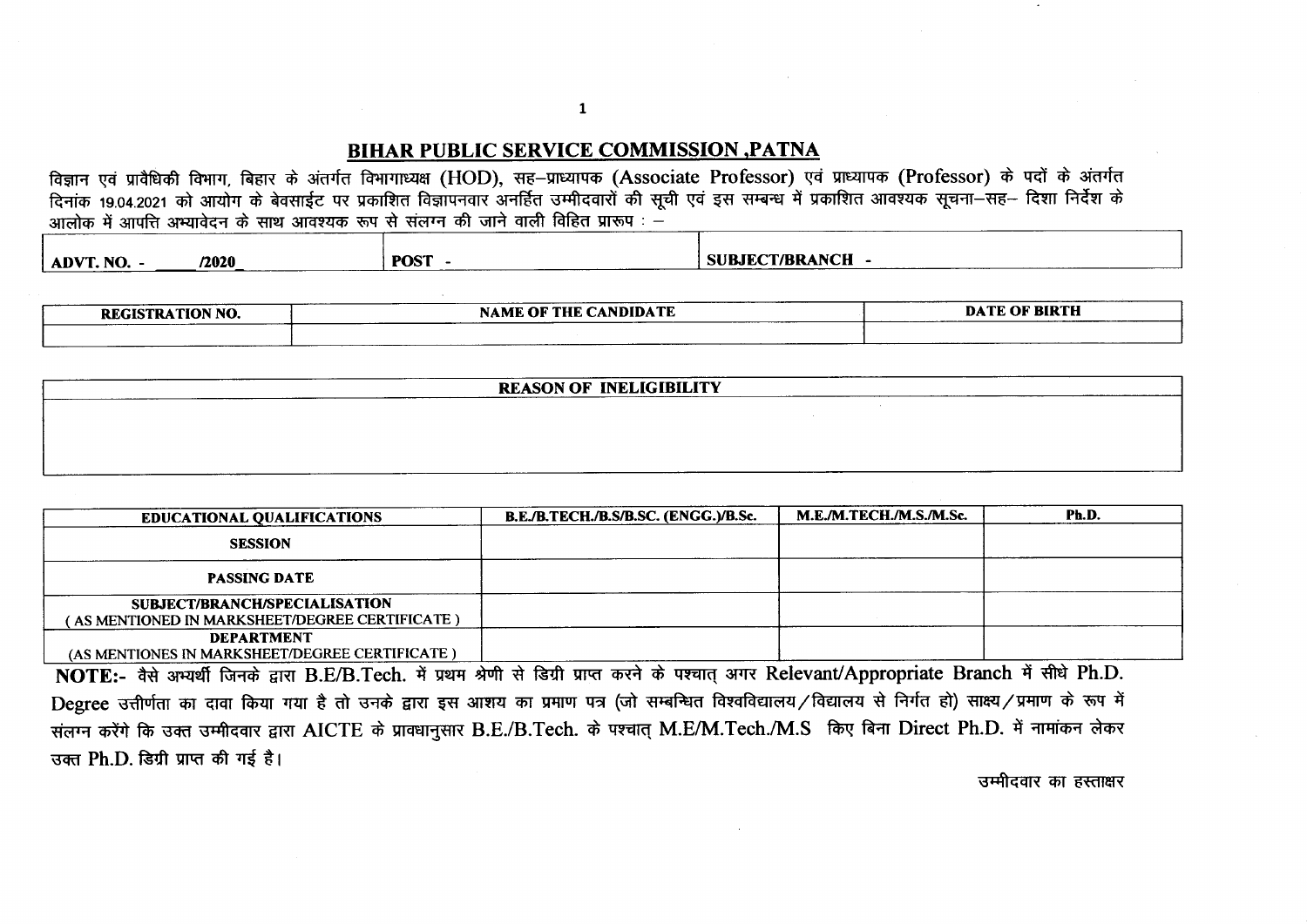# **BIHAR PUBLIC SERVICE COMMISSION , PATNA**

ADVT NO.  $-$  2020

POST-

#### **REGISTRATION NO.**

NAME

**Experience in teaching/Research/Industry :-**

| SL.<br>No.                | Name<br>of<br>Post | <b>Nature Of</b><br>Appointment<br>(REGULAR<br>/CONTRACT<br>/Ad-hoc<br>/Guest<br><b>Faculty</b><br>/Part -Time) | v<br><b>CPC</b><br><b>VI</b><br><b>CPC</b><br><b>VII</b><br>CPC | PAY STRUCTURE AS MENTIONED IN APPOINTMENT<br><b>PAY BAND</b><br>15600-39100/<br>37400-67000 | <b>LETTER/SALARY SLIP</b><br><b>PAY BAND V CPC</b><br>8000-275-13500<br>& Above Pay Scale<br><b>GRADE PAY</b><br>5400/6000/<br>7000/<br>8000/9000<br>PAY LEVEL<br>9A/10/11/12/13A1 | <b>ENTRY</b><br><b>PAY FIXED</b><br><b>AT THE</b><br><b>DATE OF</b><br><b>JOINING</b><br>ON<br><b>THE POST</b><br>OF EXP.<br><b>CLAIMED</b> | <b>ENTRY PAY</b><br><b>FIXED</b><br><b>AT THE</b><br><b>DATE OF</b><br><b>PROMOTION</b><br><b>ON THE</b><br>POST OF<br>EXP.<br><b>CLAIMED</b> | <b>FROM</b> | <b>TO</b> | <b>TOTAL</b> | <b>EXP. CERT</b><br><b>FROM</b><br><b>COMPETENT</b><br><b>AUTHORITY</b><br><b>ATTACHED</b><br>(YES/NO)<br>& EXP. CERT.<br><b>NUMBER &amp;</b><br><b>ISSUE DATE</b> | <b>EXP. RELATED</b><br><b>APPOINTMENT</b><br><b>LETTER NO. &amp;</b><br><b>DATE</b> (With Pay<br><b>Scale Mentioned</b> ) | <b>SALARY</b><br><b>SLIP OF</b><br><b>FIRST</b><br><b>MONTH OF</b><br><b>JOINING/PR</b><br><b>OMOTION</b><br><b>ON THE</b><br>POST OF<br>EXP.<br><b>CLAIMED</b> |
|---------------------------|--------------------|-----------------------------------------------------------------------------------------------------------------|-----------------------------------------------------------------|---------------------------------------------------------------------------------------------|------------------------------------------------------------------------------------------------------------------------------------------------------------------------------------|---------------------------------------------------------------------------------------------------------------------------------------------|-----------------------------------------------------------------------------------------------------------------------------------------------|-------------|-----------|--------------|--------------------------------------------------------------------------------------------------------------------------------------------------------------------|---------------------------------------------------------------------------------------------------------------------------|-----------------------------------------------------------------------------------------------------------------------------------------------------------------|
| $\overline{\mathbf{1}}$ . |                    |                                                                                                                 |                                                                 |                                                                                             |                                                                                                                                                                                    |                                                                                                                                             |                                                                                                                                               |             |           |              |                                                                                                                                                                    |                                                                                                                           |                                                                                                                                                                 |
| 2.                        |                    |                                                                                                                 |                                                                 |                                                                                             |                                                                                                                                                                                    |                                                                                                                                             |                                                                                                                                               |             |           |              |                                                                                                                                                                    |                                                                                                                           |                                                                                                                                                                 |
| 3.                        |                    |                                                                                                                 |                                                                 |                                                                                             |                                                                                                                                                                                    |                                                                                                                                             |                                                                                                                                               |             |           |              |                                                                                                                                                                    |                                                                                                                           |                                                                                                                                                                 |
| 14.                       |                    |                                                                                                                 |                                                                 |                                                                                             |                                                                                                                                                                                    |                                                                                                                                             |                                                                                                                                               |             |           |              |                                                                                                                                                                    |                                                                                                                           |                                                                                                                                                                 |

 $\overline{2}$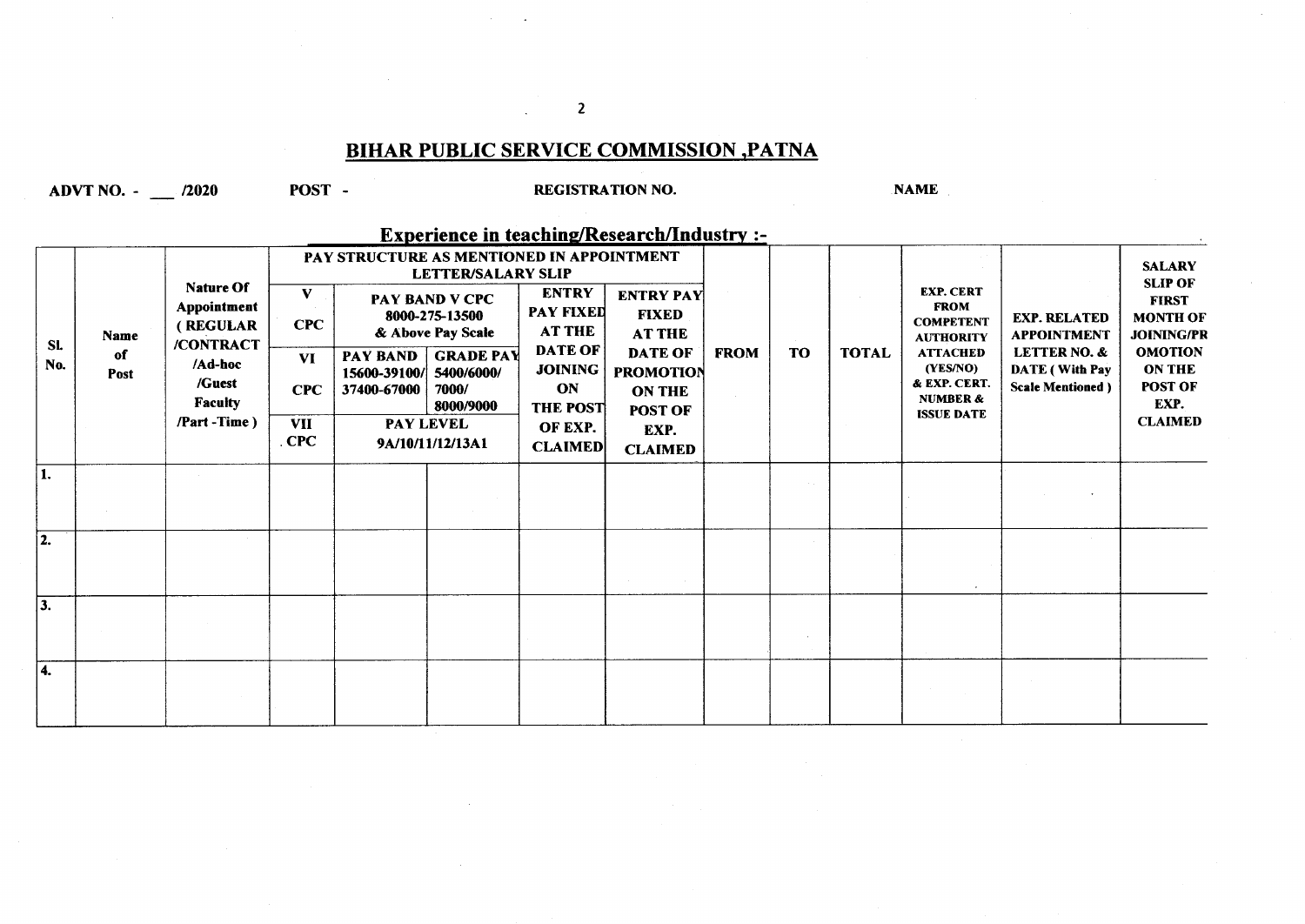## **BIHAR PUBLIC SERVICE COMMISSION , PATNA**

|                           | ADVT NO. $ \frac{2020}{ }$ | POST - |  | <b>REGISTRATION NO.</b> |        |  | <b>NAME</b> |  |
|---------------------------|----------------------------|--------|--|-------------------------|--------|--|-------------|--|
| 5.                        |                            |        |  |                         |        |  |             |  |
| 6.                        |                            |        |  |                         |        |  |             |  |
| 7.                        |                            |        |  |                         | $\sim$ |  |             |  |
| $\overline{\mathbf{8}}$ . |                            |        |  |                         |        |  |             |  |
| $\overline{9.}$           |                            |        |  |                         |        |  |             |  |
| 10.                       |                            |        |  |                         |        |  |             |  |

नोटः– आवेदक द्वारा जिस–जिस पद के कार्यानुभव का दावा अपने मूल आवेदन में किया गया है, उक्त पदानुभव सम्बन्धी सक्षम प्राधिकार से निर्गत कार्यानुभव प्रमाण पत्र संलग्न करें। साथ ही वेतन स्तर (Pay Level) के प्रमाण हेतु साक्ष्य के रूप में दावा किये गये उक्त अनुभव से सम्बन्धित नियुक्ति पत्र (योगदान करने की स्थिति में), प्रोन्नति पत्र/आदेश (प्रोन्नति पाने की स्थिति में) एवं मात्र उस माह का पे स्लिप (वेतन पर्ची) जिसमें अभ्यर्थी द्वारा सम्बन्धित पदों पर योगदान समर्पित/प्रोन्नति पाया गया हों, संलग्न करें।

उम्मीदवार का हस्ताक्षर

 $\overline{\mathbf{3}}$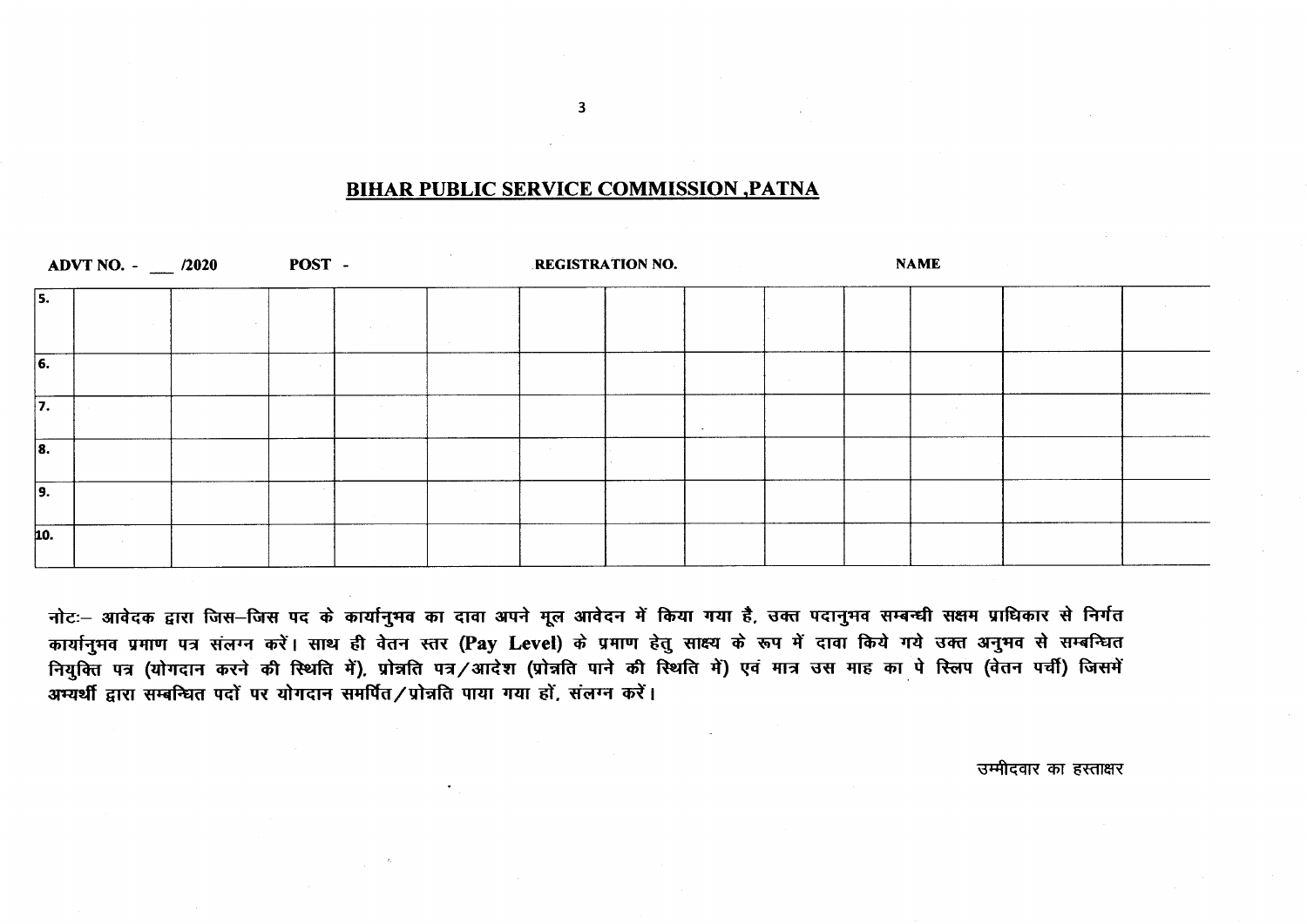# BIHAR PUBLIC SERVICE COMMISSION, PATNA

## ( For Journals )

ADVT NO. - \_\_ /2020 POST -

REGISTRATION NO. NAME

#### Total No. of Research Publications as claimed by Candidate (In Digits)............... (In words):- ..............  $\overline{\phantom{m}}$

|                | -------------            |                |             |                                     |                      |                         |                                 |                               |
|----------------|--------------------------|----------------|-------------|-------------------------------------|----------------------|-------------------------|---------------------------------|-------------------------------|
| SI             | <b>TITLE OF RESEARCH</b> | <b>NAME OF</b> | <b>ISSN</b> | <b>PUBLICATIONS RELATED DETAILS</b> |                      | <b>RESEARCH PAPERS</b>  | MENTIONED SL. NO.               | <b>EVIDENCE REGARDING</b>     |
| ${\bf N}$      | <b>PAPER</b>             | <b>JOURNAL</b> | NO.         | <b>DATE OF</b>                      | <b>VOLUME</b>   PAGE | PUBLISHED IN            | & APPROVED YEAR                 | <b>RESEARCH PAPERS</b>        |
| $\mathbf{O}$ . |                          |                |             | <b>PUBLICATION</b>                  |                      | (SCI/AICTE/UGC          | OF THE RESPECTIVE               | <b>APPROVED IN</b>            |
|                |                          |                |             |                                     |                      | <b>APPROVED LIST OF</b> | <b>JOURNALS</b><br>$\mathbb{N}$ | <b>SCI/AICTE /UGC LIST of</b> |
|                |                          |                |             |                                     |                      | JOURNALS) Kindly        | <b>SCI/UGC/AICTE</b>            | journals to be attached       |
|                |                          |                |             |                                     |                      | Specify                 | <b>LIST</b>                     |                               |
|                |                          |                |             |                                     |                      |                         |                                 |                               |
| l.             |                          |                |             |                                     |                      |                         |                                 |                               |
|                |                          |                |             |                                     |                      |                         |                                 |                               |
|                |                          |                |             |                                     |                      |                         |                                 |                               |
|                |                          |                |             |                                     |                      |                         |                                 |                               |
|                |                          |                |             |                                     |                      |                         |                                 |                               |
| 2.             |                          |                |             |                                     |                      |                         |                                 |                               |
|                |                          |                |             |                                     |                      |                         |                                 |                               |
|                |                          |                |             |                                     |                      |                         |                                 |                               |
|                |                          |                |             |                                     |                      |                         |                                 |                               |
| 3.             |                          |                |             |                                     |                      |                         |                                 |                               |
|                |                          |                |             |                                     |                      |                         |                                 |                               |
|                |                          |                |             |                                     |                      |                         |                                 |                               |
|                |                          |                |             |                                     |                      |                         |                                 |                               |
|                |                          |                |             |                                     |                      |                         |                                 |                               |
| 4.             |                          |                |             |                                     |                      |                         |                                 |                               |
|                |                          |                |             |                                     |                      |                         |                                 |                               |
|                |                          |                |             |                                     |                      |                         |                                 |                               |
|                |                          |                |             |                                     |                      |                         |                                 |                               |
| 5.             |                          |                |             |                                     |                      |                         |                                 |                               |
|                |                          |                |             |                                     |                      |                         |                                 |                               |
|                |                          |                |             |                                     |                      |                         |                                 |                               |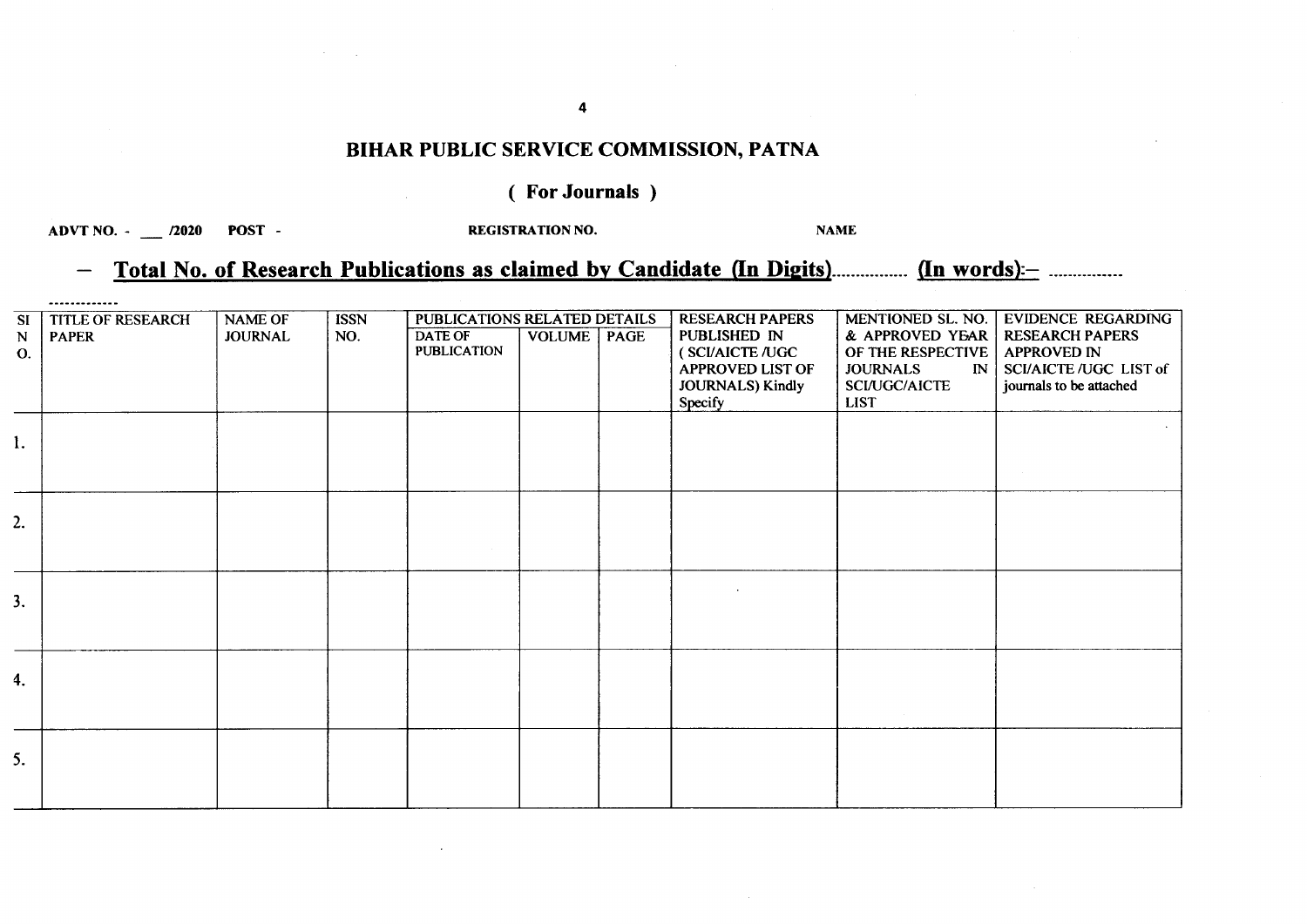| $\vert 6. \vert$  |  |                |        |  |   |  |
|-------------------|--|----------------|--------|--|---|--|
| 7.                |  |                |        |  |   |  |
| $\vert 8.$        |  |                |        |  |   |  |
| $\vert$ 9.        |  | $\sim 10^{-1}$ |        |  |   |  |
| 10.               |  |                | $\sim$ |  |   |  |
| 11.               |  |                |        |  |   |  |
| $\vert$ 12.       |  |                |        |  |   |  |
| $\vert 13. \vert$ |  |                |        |  | ╱ |  |

 $\overline{\mathbf{5}}$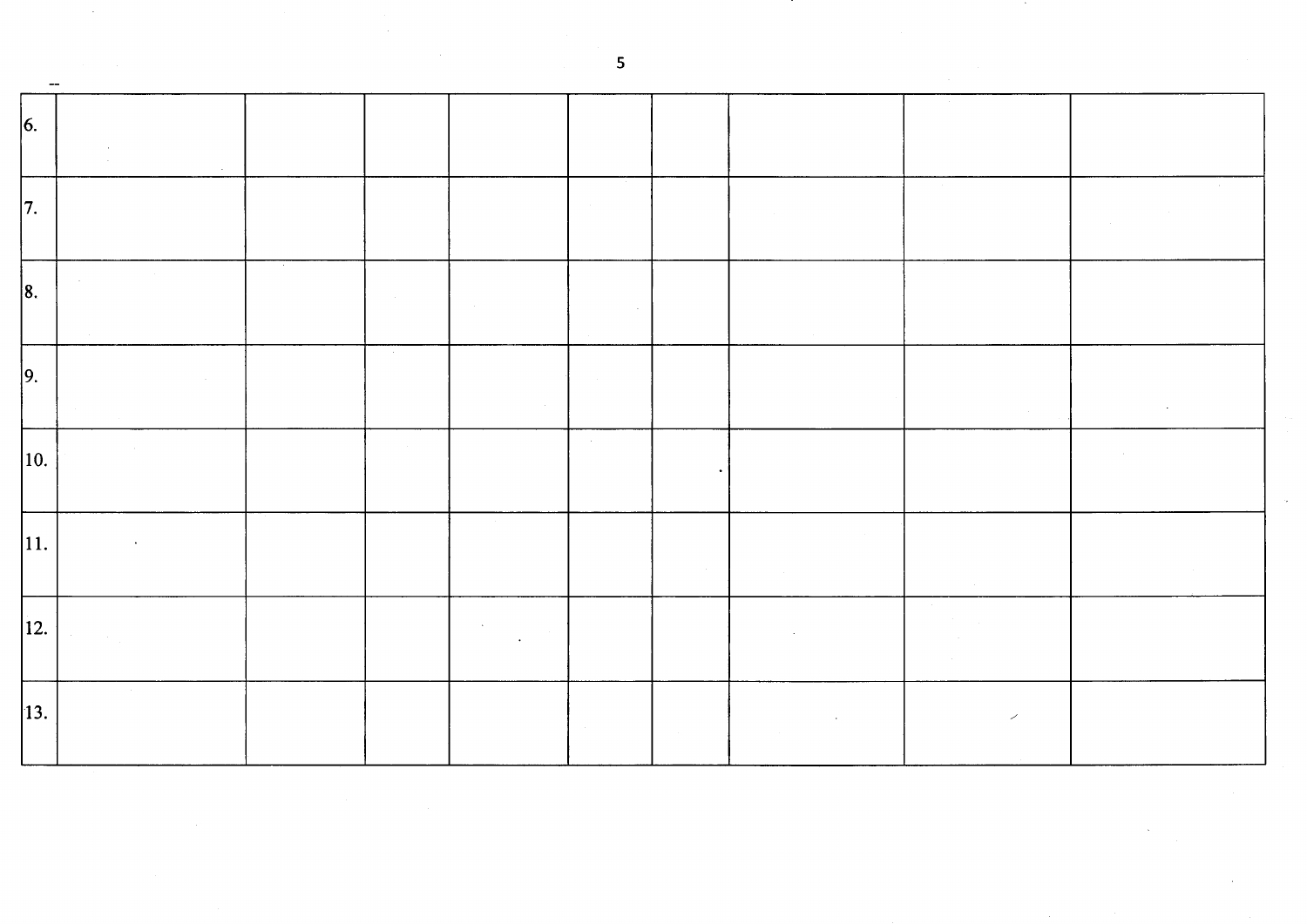| 14. |  |  |  |  |  |
|-----|--|--|--|--|--|
| 15. |  |  |  |  |  |

• शोध प्रकाशन की संख्या अधिक होने की स्थिति में उपरोक्त Performa में ही अलग से पृष्ठ संलग्न करें।

नोटः– अभ्यर्थी द्वारा विज्ञापन में निहित शत्तों के आलोक में जितने शोध प्रकाशन का दावा किया गया है, वे इस आशय का साक्ष्य/प्रमाण अवश्यक रूप से संलग्न करेंगे की उक्त शोध पत्र UGC/SCI/AICTE से मान्यता प्राप्त जर्नल्स की सूची में है। साथ ही हर शोध पत्र प्रकाशन के मूल हार्ड कॉपी का मात्र प्रथम दो पेज (जिसमें Title, Journals Name, ISSN/ Authors Name, Date of Publication का उल्लेख हों) की छायाप्रतियाँ मी आवश्यक रूप से संलग्न करना सुनिश्चित करेंगे।

उम्मीदवार का हस्ताक्षर

6